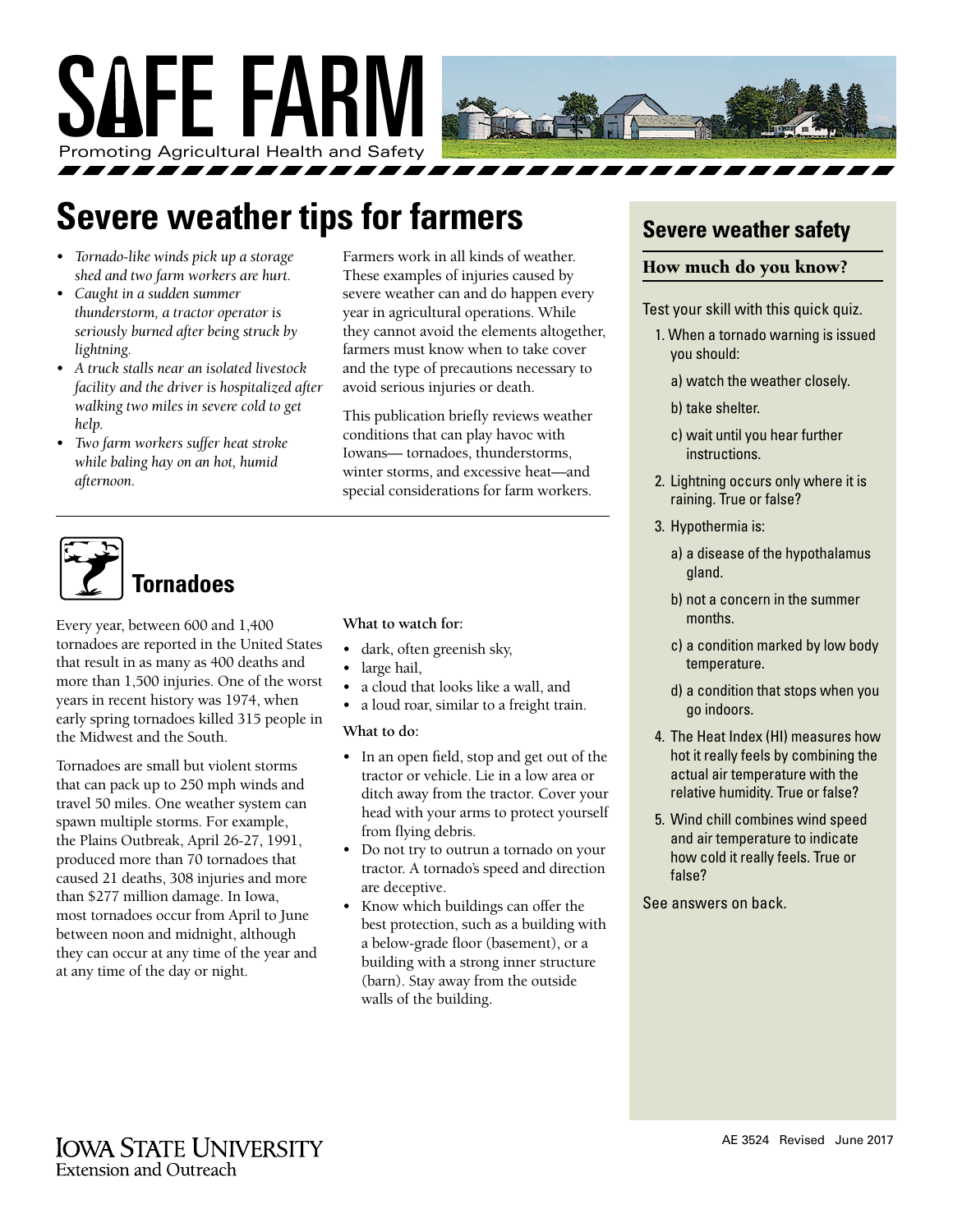

Blizzards and periods of extreme cold are a fact of life in Iowa. Although many people heed winter storm warnings, stay off roads, and remain indoors, these storms can be deadly. In 1993, a severe snowstorm hit the Eastern United States and killed 270 people. Each year, 23 deaths are attributed to winter storms in the United States.

To alert people to the dangers, the National Weather Service issues winter storm watches and warnings. Wind chill indicates how cold it really feels by combining air temperature with wind speed.

In addition to exposure, cold weather also presents risk of hypothermia. This serious medical condition develops when the core body temperature drops below 96°F. Most susceptible are elderly persons (due to inactivity and low metabolism) and children (lack of insulating body fat). However, other people can develop hypothermia even in relatively mild conditions if they're not dressed for the weather, they get wet, or are caught in a sudden, strong wind. Alcohol consumption, chronic illness, and certain

### Wind speed (miles per hour) Calm 15 30 40 Air temperature (°F) Air temperature (°F) 30 30 11 -2 -4 20 20 -6 -18 -22 10 10 -18 -33 -36 0 0 -33 -49 -54 -10 -10 -45 -63 -69 -20 -20 -60 -78 -87

NOTE: Wind speeds greater than 40 mph have little additional chilling effect. Source: *Stalled...but Safe*, NCR Extension Publication 170.

medications also can decrease body temperature.

Severe hypothermia can lead to serious problems, and the person can go into shock. Emergency medical treatment is recommended.

**What to watch for:**

- signs of hypothermia, including confusion, clumsiness, drowsiness, slurred speech, shallow breathing, and uncontrollable shivering;
- signs of frostbite, including numbness in the extremities (ear lobes, nose, cheeks, fingers, toes, hands, and feet);
- winter storm warnings; and
- a low wind chill temperature.

### **What to do:**

- Avoid outdoor work during winter storms and severe cold.
- Dress in layers. Cotton socks worn under two pairs of wool socks and heavy, properly fitting boots can keep feet warm.
- Cover all exposed areas, including neck, face, fingers, and wrists.
- Always wear a hat.
- Keep extra clothes, a blanket, source of emergency heat, and flares in all vehicles.

### **What to do:**

- Reschedule strenuous activity to coolest time of day.
- Wear light-colored clothing that reflects heat.
- Drink plenty of water before you feel thirsty.
- Always wear a wide-brimmed hat to shield face and neck from sun. Use sunscreen.
- Take frequent breaks in the shade, or a long break in an air-conditioned room. Guard against drastic changes over long periods of time by keeping the air conditioner at a moderate, rather than chilly, setting.

# **Excessive heat**

In a normal year, an average of 175 people succumb to the demands of summer heat. Heat cramps, heat exhaustion, and heat stroke are real risks for people exposed to excessive heat. In the disastrous heat wave of 1980, more than 1,250 people died.

Heat disorders occur when the body is unable to either shed heat by sweating, or make up fluids (or salt) lost through perspiration. The most serious condition, heat stroke, requires emergency medical treatment and can be fatal. The severity of heat disorders tends to increase with age and physical activity. Persons with weight or alcohol problems are more susceptible

to heat reactions. Exposure to full sunlight and humid conditions add to how hot it really feels. Strong, very hot, dry winds also increase the risk of developing heat disorders.

### **What to watch for:**

- daily Heat Index (HI) from the National Weather Service, a combination of air temperature and relative humidity.
- symptoms of heat disorders including painful muscle spasms (heat cramps), heavy sweating, weakness, cold and clammy skin, fainting, or vomiting (heat exhaustion), and hot dry skin, rapid pulse, and high body temperature (heat stroke).

### **Wind Chill Factor Comparisons (°F)**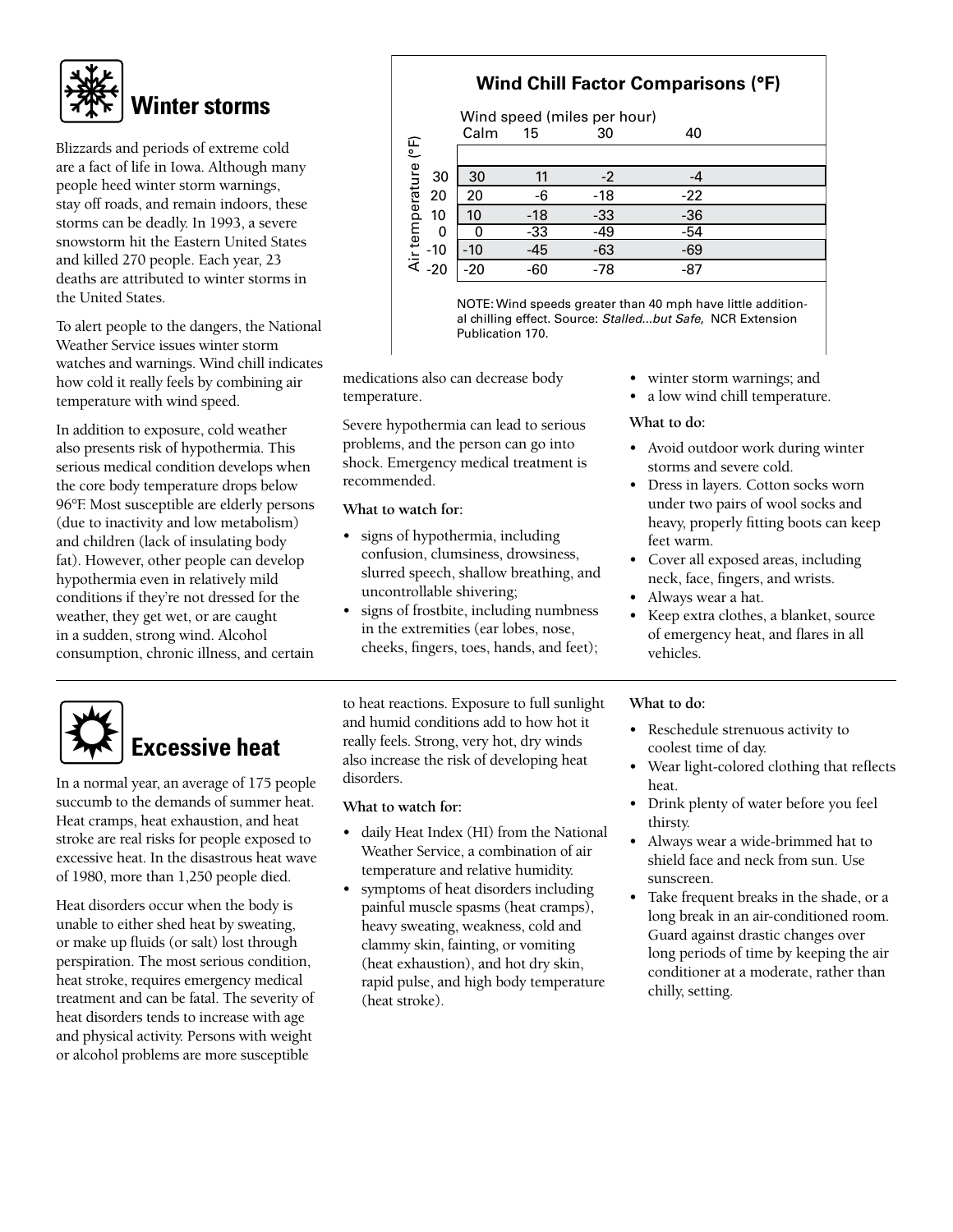|                                                                                          |     |                                |     | Heat Index (Apparent Temperature) |           |     |           |           |     |           |           |     |           |                 |
|------------------------------------------------------------------------------------------|-----|--------------------------------|-----|-----------------------------------|-----------|-----|-----------|-----------|-----|-----------|-----------|-----|-----------|-----------------|
|                                                                                          |     | Relative humidity (percentage) |     |                                   |           |     |           |           |     |           |           |     |           |                 |
|                                                                                          |     | 0                              | 10  | 20                                | 30        | 40  | 50        | 60        | 70  | 80        | 85        | 90  | 95        | 100             |
|                                                                                          | 140 | 125                            |     |                                   |           |     |           |           |     |           |           |     |           |                 |
|                                                                                          | 135 | 120                            |     |                                   |           |     |           |           |     |           |           |     |           |                 |
|                                                                                          | 130 | 117                            | 131 |                                   |           |     |           |           |     |           |           |     |           |                 |
|                                                                                          | 125 | 111                            | 123 | 141                               |           |     |           |           |     |           |           |     |           |                 |
|                                                                                          | 120 | 107                            | 116 | 130                               | 148       |     |           |           |     |           |           |     |           |                 |
|                                                                                          | 115 | 103                            | 111 | 120                               | 135       | 151 |           |           |     |           |           |     |           |                 |
|                                                                                          | 110 | 99                             | 105 | 112                               | 123       | 137 | 150       |           |     |           |           |     |           |                 |
| Ë<br>Air temperature                                                                     | 105 | 95                             | 100 | 105                               | 113       | 123 | 135       | 149       |     |           |           |     |           |                 |
|                                                                                          | 100 | 91                             | 95  | 99                                | 104       | 110 | 120       | 132       | 144 |           |           |     |           |                 |
|                                                                                          | 95  | 87                             | 90  | 93                                | 96        | 101 | 107       | 114       | 124 | 136       |           |     |           |                 |
|                                                                                          | 90  | 83                             | 85  | 87                                | 90        | 93  | 96        | 100       | 106 | 113       | 117       | 122 |           |                 |
|                                                                                          | 85  | 78                             | 80  | 82                                | 84        | 86  | 88        | 90        | 93  | 97        | 99        | 102 | 105       | 108             |
|                                                                                          | 80  | 73                             | 75  | 77                                | 78        | 79  | 81        | 82        | 85  | 86        | 87        | 88  | 89        | 91              |
|                                                                                          | 75  | 69                             | 70  | 72                                | <u>73</u> | 74  | <u>75</u> | <u>76</u> | 77  | <u>78</u> | <u>78</u> | 79  | <u>79</u> | 80 <sub>2</sub> |
|                                                                                          | 70  | 64                             | 65  | 66                                | 67        | 68  | 69        | 70        | 70  | 71        | 71        | 71  | 71        | 72              |
| NOTE: People with weight or alcohol problems, elderly persons, young children, and those |     |                                |     |                                   |           |     |           |           |     |           |           |     |           |                 |

on certain medications are at high risk for heat disorders.When the Heat Index reaches 90°, sunstrokes, heat cramps, and heat exhaustion are possible during prolonged exposure and/ or physical activity. Source: 1979 *Journal of Applied Meteorology* 18:861-873.



### **Thunderstorms**

Compared to other storms, thunderstorms are small. They typically are only 30 miles wide and last an average of 30 minutes. Despite their size, thunderstorms are more deadly than tornadoes. All thunderstorms produce lightning, which kills an average of 93 people every year. Some thunderstorms produce heavy rain that leads to flash flooding, which kills approximately 140 people every year. Of the estimated 100,000 thunderstorms each year in the United States, only 10 percent are classified as severe.

Most deaths by lightning happen outdoors, although you can be injured from lightning while indoors (e.g., talking on the telephone, taking a shower or bath, or standing near a window or open door). The air near a lightning strike is heated to 50,000°F, hotter than the surface of

the sun. To estimate the distance in miles between you and the lightning flash, count the seconds between the lightning and thunder and divide by five.

Contrary to popular belief, lightning often strikes areas outside of heavy rain and may occur as far as 10 miles away from any rainfall. Many people also believe that "heat lightning" after very hot summer days poses no threat. In reality, "heat lightning" is from a storm too far away for the thunder to be heard. Caution is advised because the storm could be moving toward you.

Flash flooding quickly can result in fatalities when preventative actions are not taken, such as avoiding low-water bridges or roads that could be washed out.

Many deaths occur when people are trapped in vehicles. When a storm occurs at night, the warning may not reach people who need to move out of or avoid low-lying areas.

### **U.S. Weather Notification System**

The National Weather Service issues daily forecasts and longrange weather outlooks, and decides when to issue severe weather watches. Private companies also issue forecasts that help farmers plan field work and monitor market prices.

### Severe weather watch:

Indicates when conditions are favorable for the development of severe weather, such as tornadoes, thunderstorms, and blizzards.

### Severe weather warning:

Indicates when a tornado, severe thunderstorm, or winter storm is in the immediate vicinity. People who are outdoors should take appropriate actions as soon as possible.

### **How to stay on top of things**

A National Oceanic and Atmospheric Administration (NOAA) radio provides more accurate and current weather information that is specific to your area.

Some NOAA radios have a feature that automatically sounds a tone when a watch or warning is issued in your area.